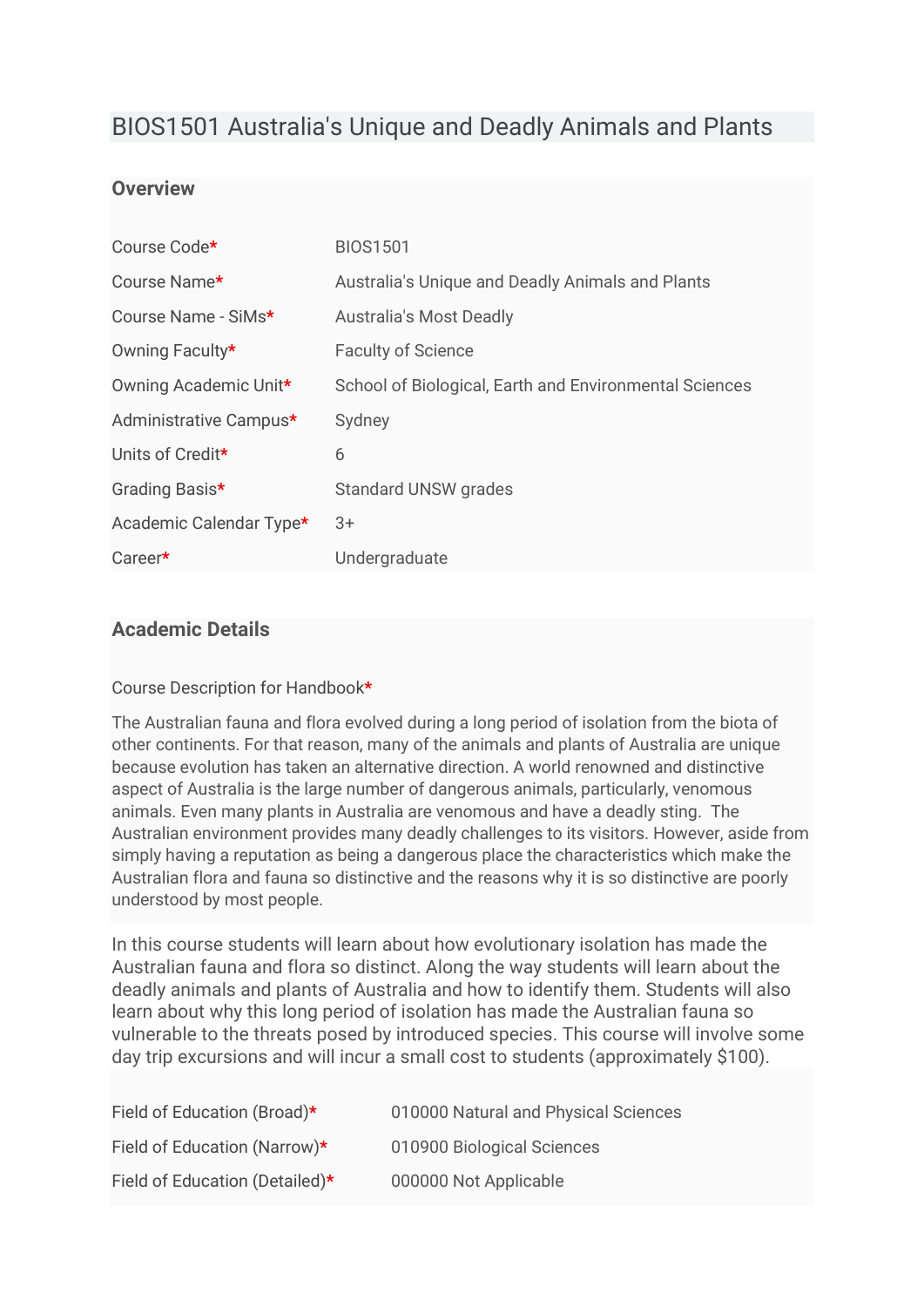#### **Teaching Strategies and Rationale**

Australian native animals and plants are unique and remarkably interesting, and Australia's biota has long been a focus of international researchers and amateur naturalists. In this course, we will explore perhaps the single aspect that has focused the attention of the naturalists of the world on Australia, its unique and sometimes deadly creatures. Researchers within the School of Biological, Earth and Environmental Sciences have extensive research experience and expertise on Australia's unique and deadly organisms including reptiles and snakes, spiders, mammals, fish, sharks, jellyfish, and even plants. We will present this course as a series of topics that focus on these major taxa, each taught by an academic with expertise on that taxa. The course rationale is to provide a diverse range of international and local students a foundation of how the origin of biological diversity in Australia, and why so many Australian organisms are so deadly.

#### **Course Aims**

This course will give students an introduction to the diversity of, and adaptations expressed by Australia's unique and sometimes deadly plants and animals. Students will explore why the biota of Australia is so unique, the consequences of the interactions between humans and deadly animals, and the conservation challenges we face.

Delivery Attributes: General Education

#### **Course Properties**

| Course Type:              | Award course               |
|---------------------------|----------------------------|
| <b>Course Attributes:</b> | <b>Introductory Course</b> |
| <b>Repeat for Credit:</b> | Nο                         |

#### **Delivery**

|                          | <b>Delivery Variations</b>  |                            |                                          |  |
|--------------------------|-----------------------------|----------------------------|------------------------------------------|--|
|                          | Delivery Name Delivery Mode |                            | Delivery Format                          |  |
|                          | <b>BLENDED-ST</b>           | Blended in-person / online | Standard (usually weekly or fortnightly) |  |
|                          |                             |                            |                                          |  |
| <b>Learning Outcomes</b> |                             |                            |                                          |  |
| <b>Learning Outcomes</b> |                             |                            |                                          |  |